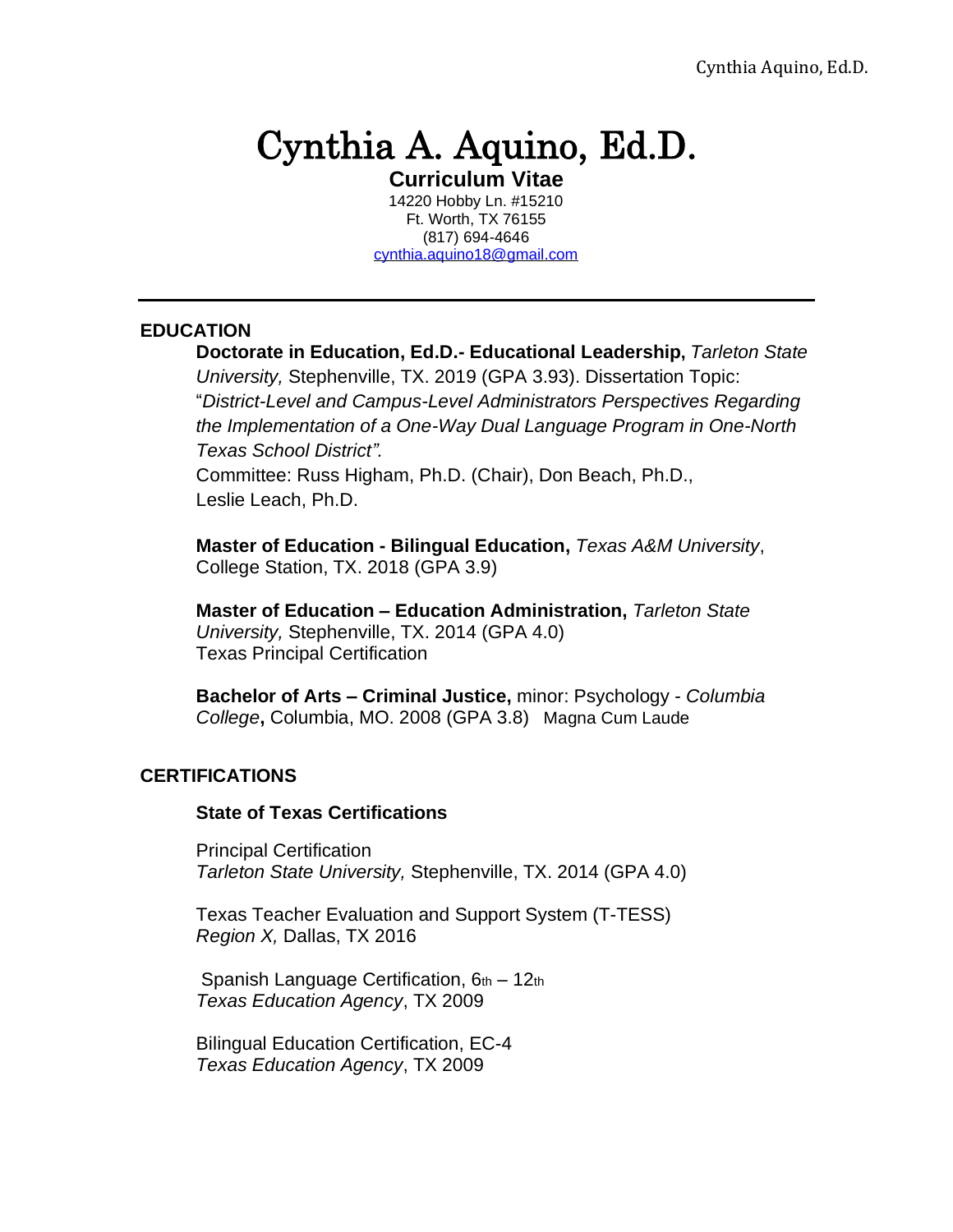## **HIGHER EDUCATION EXPERIENCE**

**Adjunct Professor,** University of North Texas at Dallas

- EDBE 4480 Bilingual Approaches to Content-Based Learning (Fall 2020)
- EDBE 4395 Methods & Materials for Teaching Spanish EC-12 (Fall 2020)

**Adjunct Professor,** Sul Ross State University

• EDUC 3328 Foundations of Bilingual Education (Fall 2020)

# **K-12 PROFESSIONAL EXPERIENCE**

**Assistant Principal,** Grand Prairie Independent School District, July 2016 – June 2020.

**Learning Network Bilingual Specialist,** Fort Worth Independent School District, July 2014 – July 2016.

**Dual Language Program Implementation Specialist,** Fort Worth Independent School District-Administration Building, July 2013 - July 2014.

**\_\_\_\_\_\_\_\_\_\_\_\_\_\_\_\_\_\_\_\_\_\_\_\_\_\_\_\_\_\_\_\_\_\_\_\_\_\_\_\_\_\_\_\_\_\_\_\_\_\_\_\_\_\_\_\_\_\_\_\_\_\_\_\_**

**Dual Language Teacher,** Fort Worth Independent School District, August 2009-June 2013.

# **PUBLICATIONS**

Aquino, Cynthia A. (2019). **"***District-Level and Campus-Level Administrators' Perceptions regarding the Implementation of a One-Way Dual Language Program in One North Texas School District***."** ProQuest

**\_\_\_\_\_\_\_\_\_\_\_\_\_\_\_\_\_\_\_\_\_\_\_\_\_\_\_\_\_\_\_\_\_\_\_\_\_\_\_\_\_\_\_\_\_\_\_\_\_\_\_\_\_\_\_\_\_\_\_\_\_\_\_\_**

# **PRESENTATION EXPERIENCE**

Dual Language Professional Developments (FWISD) 2013- 2016

- Best Practices in Dual Language: Components of the Dual Language Program in FWISD. Requirements and compliance.
- Spanish Accents: Grammar and accents for Spanish teaching.
- Closing the Gap for ELL Students: A combination of best practices and requirements for ELL and Dual Language classrooms.
- Differentiation: Teaching responsively and proactively, not one-size fits all and planning varied approaches.
- TELPAS Training: State of Texas mandated testing for ELL students.